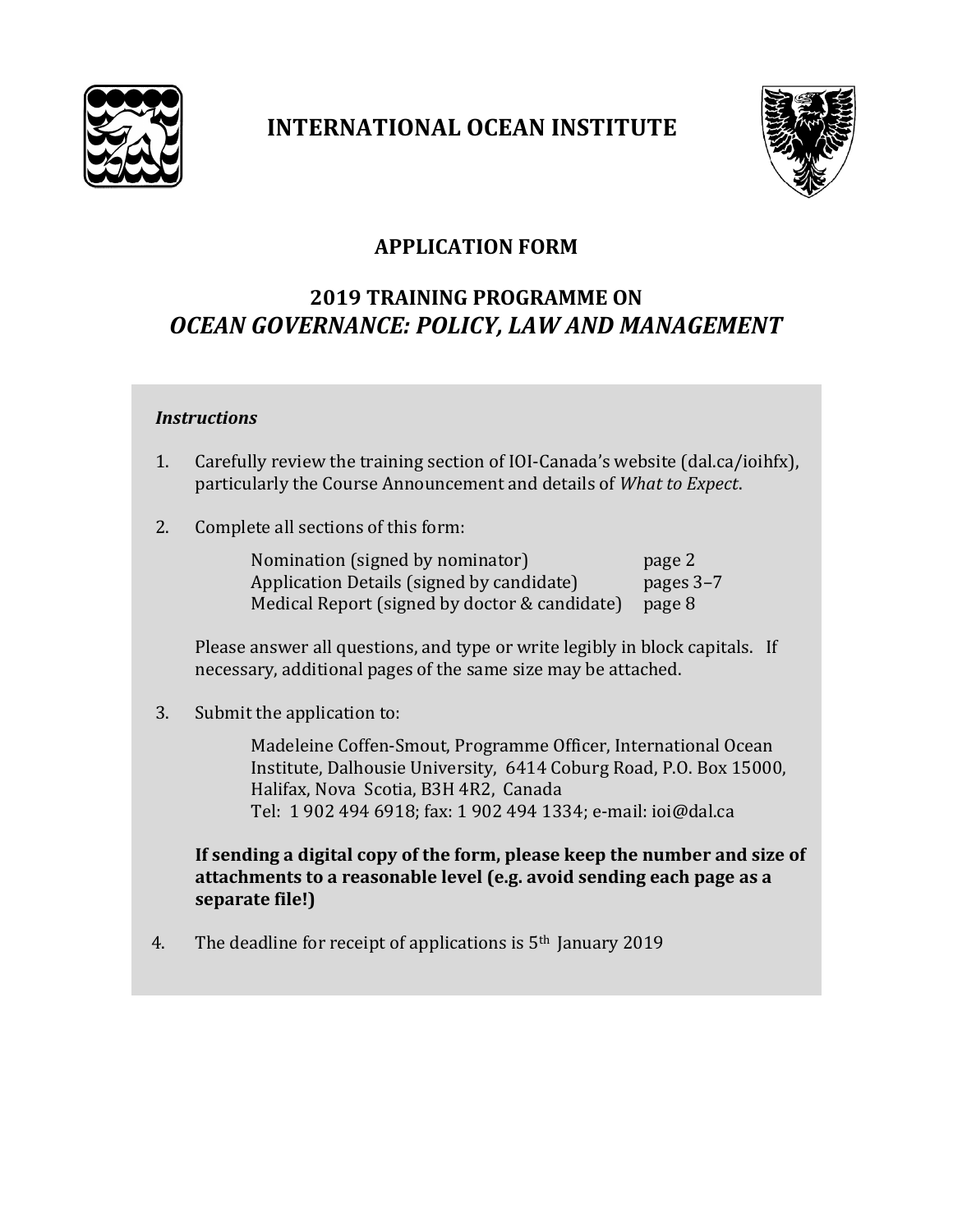

# **INTERNATIONAL OCEAN INSTITUTE**



## **NOMINATION FORM**

*To be completed by a senior official of the nominating department or organisation*

| This is to certify that | (name of organisation) |
|-------------------------|------------------------|
| nominates               | (name of candidate)    |

as an applicant for the IOI-Canada training programme on *Ocean Governance: Policy, Law and Management* from 22nd May to 19th July, 2019 (*subject to final confirmation*)

and that:

- all information supplied in the attached form is complete and correct;
- the nominee has adequate English skills, appropriately tested;
- $\bullet$  the absence of the nominee from his/her workplace while attending the course would not have any adverse effect on his/her status, seniority, salary, pension or similar rights; and,
- **•** if selected, the nominee would share the knowledge and skills gained from the training through holding at least one seminar or workshop upon returning home.

| Name and address of organisation |  |  |  |
|----------------------------------|--|--|--|
|                                  |  |  |  |
|                                  |  |  |  |
| <b>Signature of nominator</b>    |  |  |  |
|                                  |  |  |  |
|                                  |  |  |  |
|                                  |  |  |  |
|                                  |  |  |  |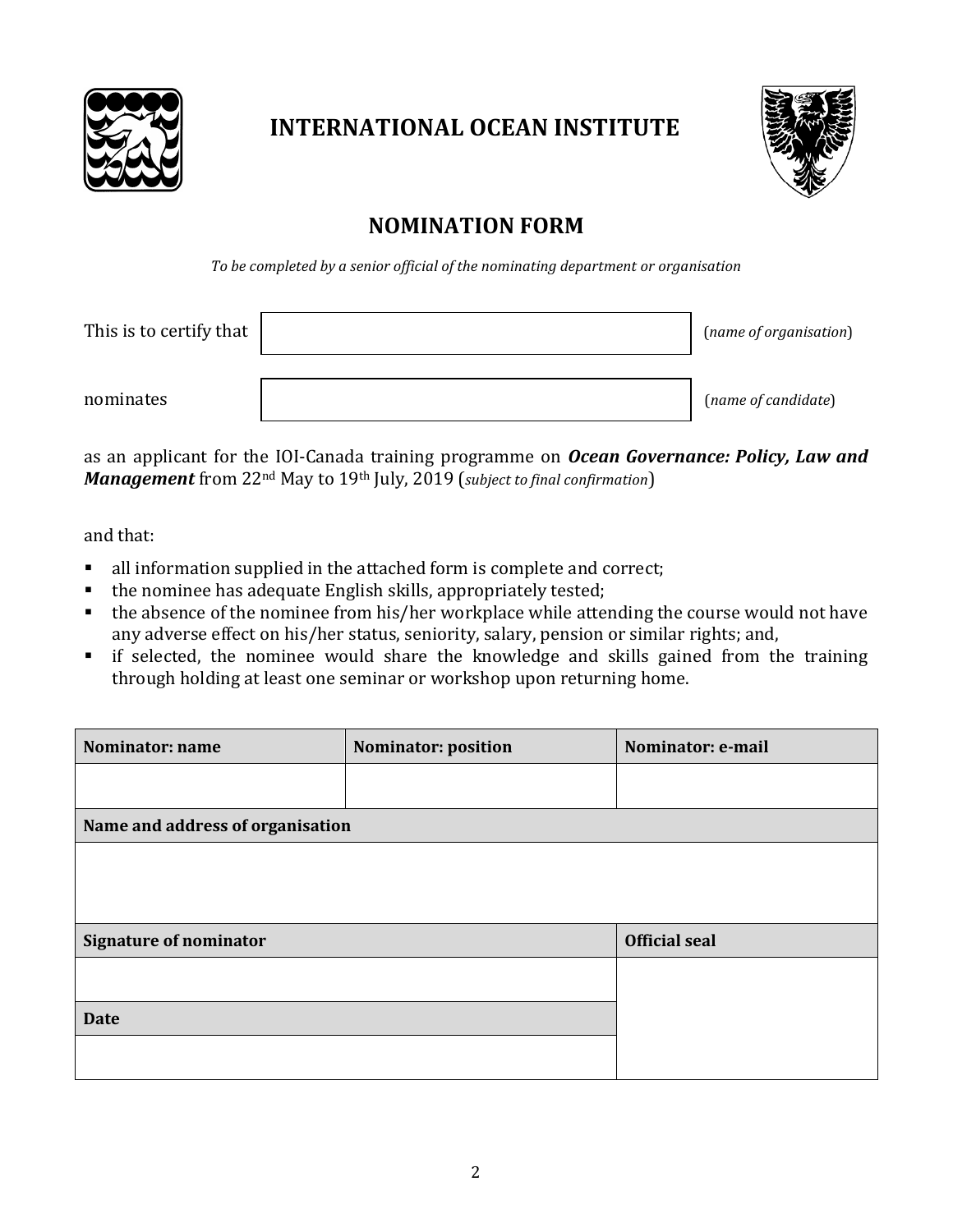## **APPLICATION DETAILS**

### *1. PERSONAL INFORMATION*

| <b>Title</b><br>(Mr/Ms/Dr/Other)               | First / Given name(s)               |                                                 |                                      |                                  | <b>Family name/Surname</b> |  |
|------------------------------------------------|-------------------------------------|-------------------------------------------------|--------------------------------------|----------------------------------|----------------------------|--|
|                                                |                                     |                                                 |                                      |                                  |                            |  |
| Sex (Male/Female)                              |                                     | Date of birth (day/month/year)                  |                                      |                                  | <b>Nationality</b>         |  |
|                                                |                                     |                                                 |                                      |                                  |                            |  |
| <b>Work postal address</b>                     |                                     |                                                 |                                      |                                  |                            |  |
|                                                |                                     |                                                 |                                      |                                  |                            |  |
| <b>Work telephone</b> (including country code) |                                     | <b>Work fax number</b> (including country code) |                                      |                                  |                            |  |
|                                                |                                     |                                                 |                                      |                                  |                            |  |
| E-mail address(es)                             |                                     |                                                 |                                      |                                  |                            |  |
|                                                |                                     |                                                 |                                      |                                  |                            |  |
| <b>Home postal address</b>                     |                                     |                                                 |                                      |                                  |                            |  |
|                                                |                                     |                                                 |                                      |                                  |                            |  |
| Home telephone (including country code)        |                                     |                                                 | Mobile/cell (including country code) |                                  |                            |  |
|                                                |                                     |                                                 |                                      |                                  |                            |  |
| <b>Passport number</b>                         |                                     | <b>Country of issue</b>                         |                                      |                                  |                            |  |
|                                                |                                     |                                                 |                                      |                                  |                            |  |
| Date of issue (day/month/year)                 |                                     | <b>Expiry date</b> (day/month/year)             |                                      |                                  |                            |  |
|                                                |                                     |                                                 |                                      |                                  |                            |  |
| Name as it appears exactly in passport         |                                     | Country of issue of any additional passport(s)  |                                      |                                  |                            |  |
|                                                |                                     |                                                 |                                      |                                  |                            |  |
| <b>Emergency contact: name</b>                 | <b>Emergency contact: telephone</b> |                                                 |                                      | <b>Emergency contact: e-mail</b> |                            |  |
|                                                |                                     |                                                 |                                      |                                  |                            |  |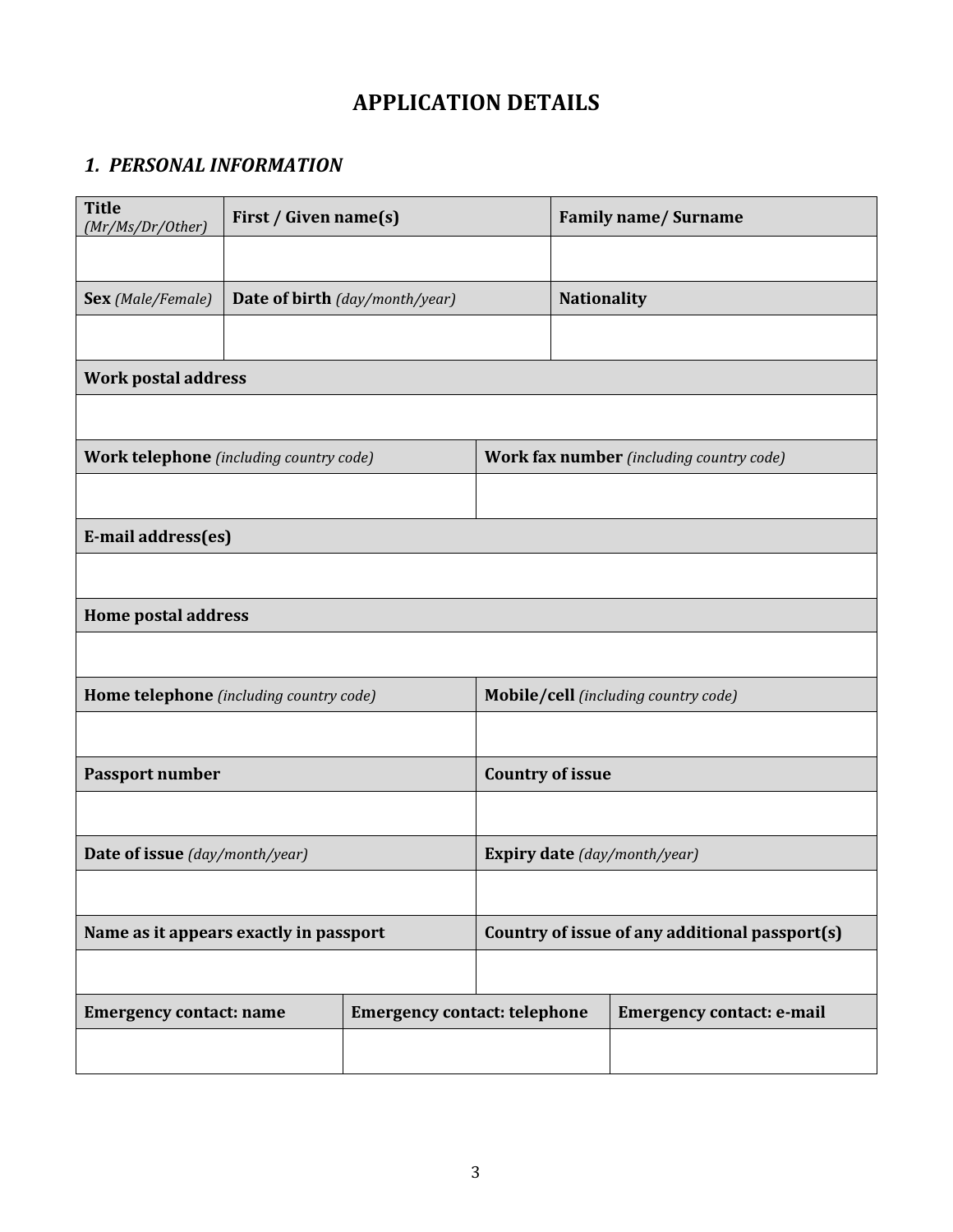### *2. LANGUAGE SKILLS*

| <b>First language</b> (specify)                                                                                                                                |                  |                  |                 |
|----------------------------------------------------------------------------------------------------------------------------------------------------------------|------------------|------------------|-----------------|
| <b>English proficiency</b>                                                                                                                                     | Reading          | <b>Writing</b>   | <b>Speaking</b> |
| indicate Excellent/Good/Basic                                                                                                                                  |                  |                  |                 |
| If you have ever taken a                                                                                                                                       | <b>Test name</b> | <b>Test date</b> | <b>Score</b>    |
| TOEFL/IELTS/MELAB test,<br>state:                                                                                                                              |                  |                  |                 |
| Describe your practical experience of spoken English<br>(e.g. speak English occasionally, use English regularly at work, attended English-language university) |                  |                  |                 |
|                                                                                                                                                                |                  |                  |                 |
| Indicate your level of proficiency in any other languages                                                                                                      |                  |                  |                 |
|                                                                                                                                                                |                  |                  |                 |
| TELEPHONE INTERVIEWS MAY BE HELD TO ASSESS ENGLISH PROFICIENCY                                                                                                 |                  |                  |                 |

#### *3. EMPLOYMENT HISTORY*

| <b>CURRENT OR MOST RECENT POSITION</b>                                                       |                  |                                  |                                  |                                                    |
|----------------------------------------------------------------------------------------------|------------------|----------------------------------|----------------------------------|----------------------------------------------------|
| From - To                                                                                    | <b>Job title</b> | Name and address of organisation |                                  | <b>Organisation type</b><br>(e.g. government, NGO) |
|                                                                                              |                  |                                  |                                  |                                                    |
| <b>Description of duties</b>                                                                 |                  |                                  |                                  |                                                    |
|                                                                                              |                  |                                  |                                  |                                                    |
|                                                                                              |                  |                                  |                                  |                                                    |
|                                                                                              |                  |                                  |                                  |                                                    |
| Supervisor's name<br>Supervisor's e-mail                                                     |                  |                                  |                                  |                                                    |
|                                                                                              |                  |                                  |                                  |                                                    |
| If selected, will you be returning to this position after the course? If no, please clarify. |                  |                                  |                                  |                                                    |
|                                                                                              |                  |                                  |                                  |                                                    |
| PREVIOUS POSITION                                                                            |                  |                                  |                                  |                                                    |
| From - To                                                                                    | <b>Job title</b> |                                  | Name and address of organisation |                                                    |
|                                                                                              |                  |                                  |                                  |                                                    |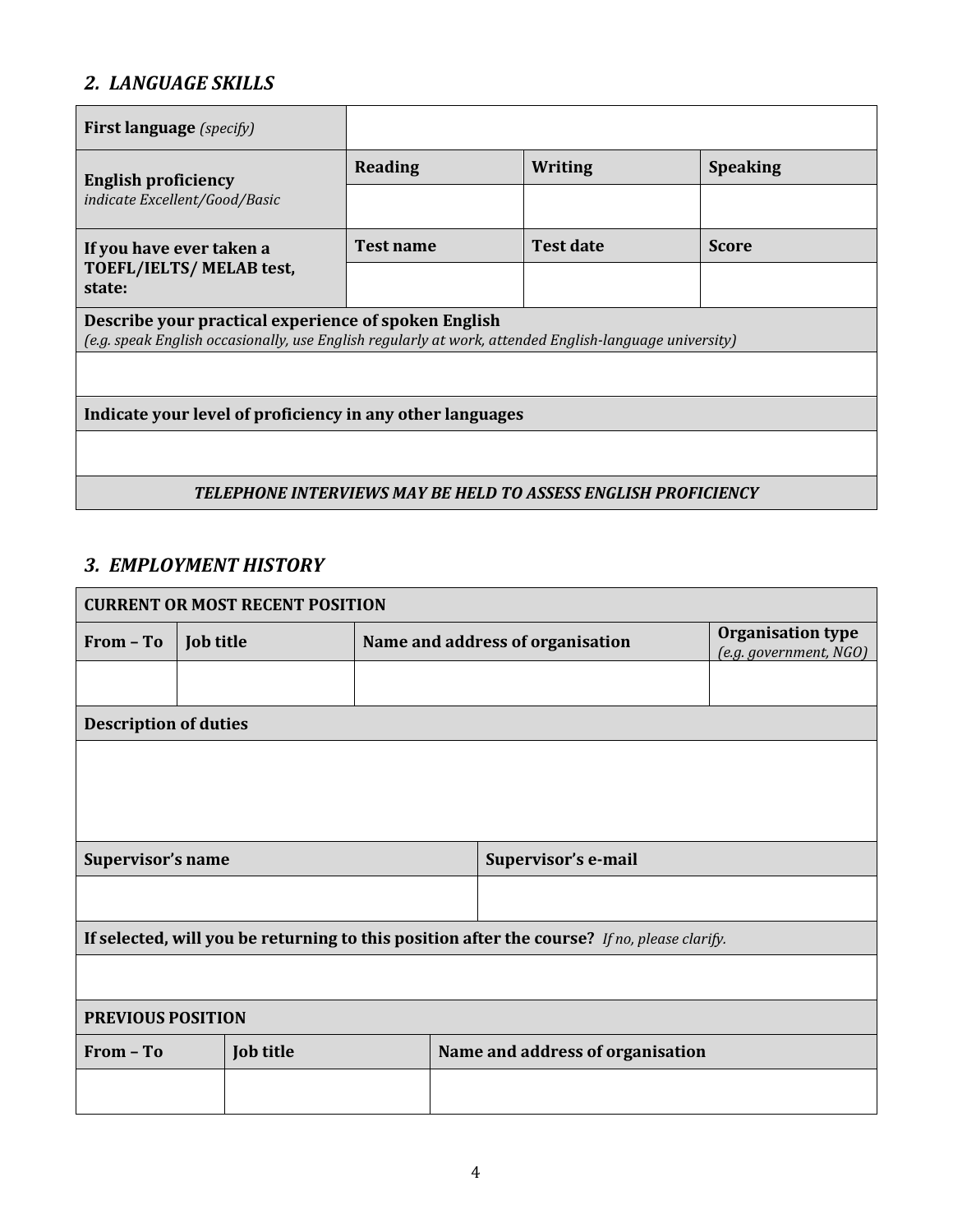| <b>Brief summary of duties</b>        |           |                                  |  |
|---------------------------------------|-----------|----------------------------------|--|
|                                       |           |                                  |  |
|                                       |           |                                  |  |
| Supervisor's name and e-mail          |           |                                  |  |
|                                       |           |                                  |  |
| <b>PRIOR POSITION</b> (if applicable) |           |                                  |  |
| From - To                             | Job title | Name and address of organisation |  |
|                                       |           |                                  |  |
| <b>Brief summary of duties</b>        |           |                                  |  |
|                                       |           |                                  |  |
|                                       |           |                                  |  |
| Supervisor's name and e-mail          |           |                                  |  |
|                                       |           |                                  |  |
|                                       |           |                                  |  |

#### *4. POST-SECONDARY EDUCATION (starting with most recent)*

| From - To | Institution | <b>Qualification and field of study</b><br>(e.g. B.Sc. -- Marine Biology) |  |
|-----------|-------------|---------------------------------------------------------------------------|--|
|           |             |                                                                           |  |
|           |             |                                                                           |  |
|           |             |                                                                           |  |
|           |             |                                                                           |  |

## *5. HAVE YOU EVER BEEN AWARDED A SCHOLARSHIP? If yes, give details.*

## *6. HAVE YOU ALREADY ATTENDED AN IOI COURSE? If yes, give details.*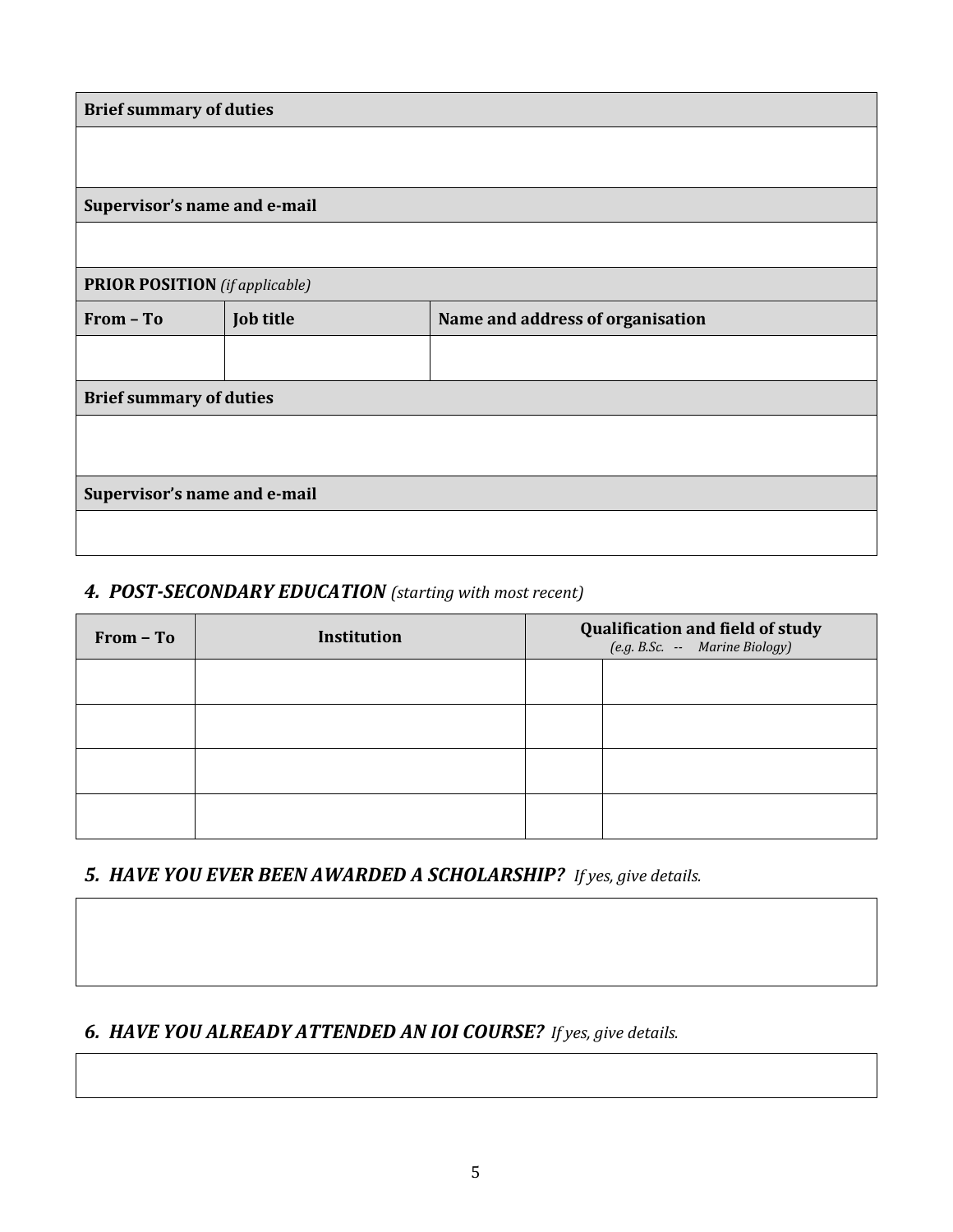*7. HAVE YOU WRITTEN OR CONTRIBUTED TO ANY RELEVANT PUBLICATIONS? If yes, give details but do not attach!*

### *8. ARE YOU, OR HAVE YOU RECENTLY BEEN, INVOLVED IN ANY RELEVANT VOLUNTEER ACTIVITIES OR PROFESSIONAL SOCIETIES? If yes, give details.*

### *9. WHY ARE YOU INTERESTED IN THIS TRAINING PROGRAMME, AND WHAT PRACTICAL USE WOULD YOU MAKE OF IT?*

#### *10. IF SELECTED, YOU WOULD BE REQUIRED TO SHARE YOUR NEW KNOWLEDGE AND SKILLS ON YOUR RETURN HOME. PLEASE PROVIDE SPECIFIC DETAILS OF WHO WOULD BENEFIT AND HOW.*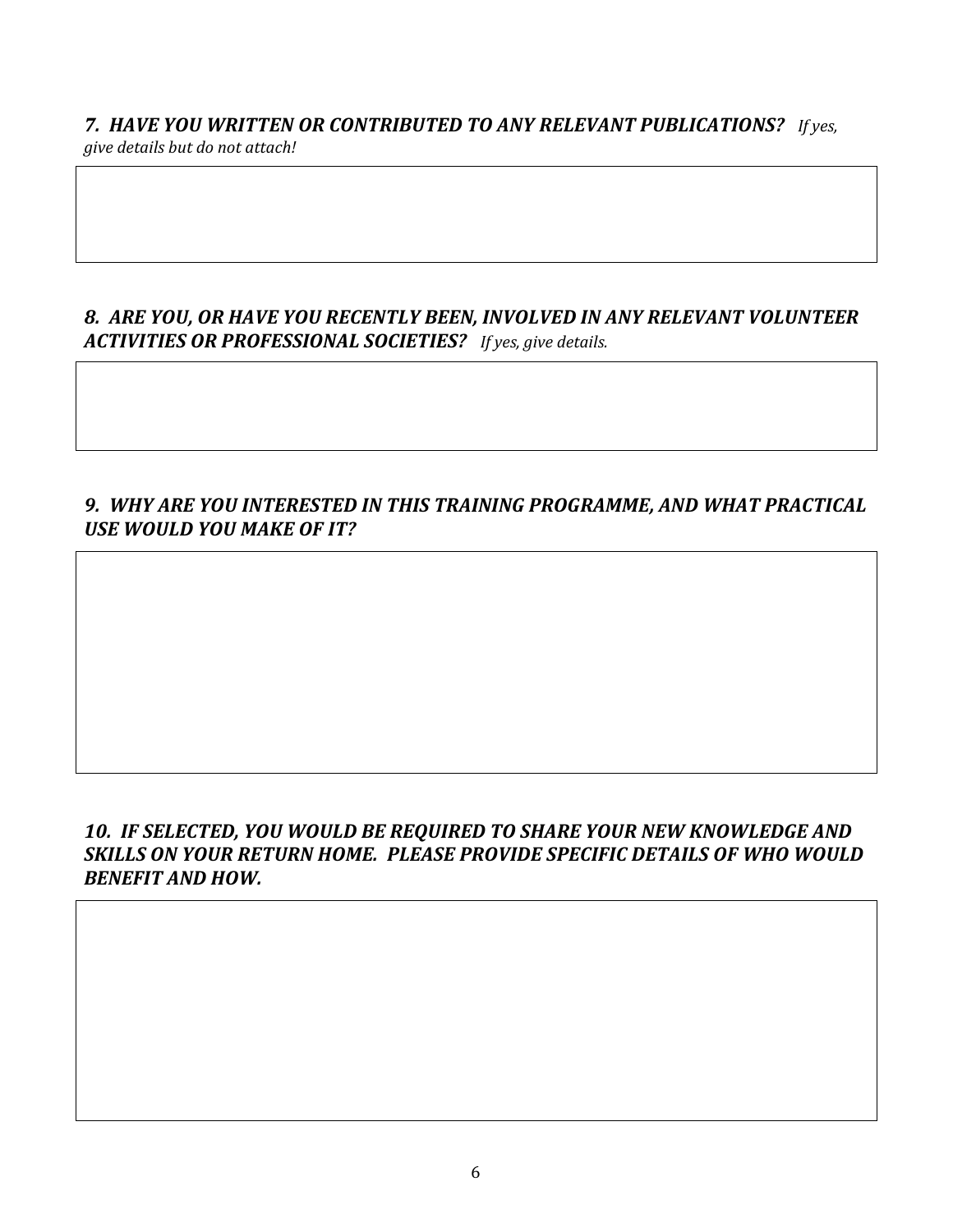*11. SINCE IOI FUNDING IS VERY LIMITED, APPLICANTS ARE EXPECTED TO TRY TO SECURE EXTERNAL SUPPORT. PLEASE PROVIDE DETAILS OF YOUR SEARCH FOR FUNDING AND ATTACH COPIES OF YOUR CORRESPONDENCE WITH POTENTIAL FUNDERS.* 

| <b>FUNDING REQUESTS: ALREADY SUBMITTED</b>                                                                                            |                                                                                   |                                                              |  |
|---------------------------------------------------------------------------------------------------------------------------------------|-----------------------------------------------------------------------------------|--------------------------------------------------------------|--|
| <b>Organisation</b>                                                                                                                   | <b>Level of funding</b> (e.g. full scholarship,<br>living expenses, travel grant) | <b>Status</b> (e.g. approved, rejected,<br>decision pending) |  |
|                                                                                                                                       |                                                                                   |                                                              |  |
|                                                                                                                                       |                                                                                   |                                                              |  |
|                                                                                                                                       |                                                                                   |                                                              |  |
| <b>FUNDING REQUESTS: TO BE SUBMITTED</b>                                                                                              |                                                                                   |                                                              |  |
| <b>Organisation</b>                                                                                                                   | <b>Level of funding</b> (e.g. full scholarship,<br>living expenses, travel grant) | Anticipated submission date                                  |  |
|                                                                                                                                       |                                                                                   |                                                              |  |
|                                                                                                                                       |                                                                                   |                                                              |  |
|                                                                                                                                       |                                                                                   |                                                              |  |
| IOI SCHOLARSHIPS – WHEN AVAILABLE – ARE INTENDED FOR APPLICANTS WHO<br><b>CAN DEMONSTRATE THEIR ATTEMPTS TO FIND EXTERNAL FUNDING</b> |                                                                                   |                                                              |  |

#### *12. HOW DID YOU HEAR ABOUT THIS TRAINING PROGRAMME?*

#### *13. DECLARATION*

| I CERTIFY THAT ALL THE INFORMATION PROVIDED IN THIS APPLICATION IS,<br>TO THE BEST OF MY KNOWLEDGE, ACCURATE AND COMPLETE. |  |  |
|----------------------------------------------------------------------------------------------------------------------------|--|--|
| <b>Signature of applicant</b><br>Date                                                                                      |  |  |
|                                                                                                                            |  |  |
|                                                                                                                            |  |  |